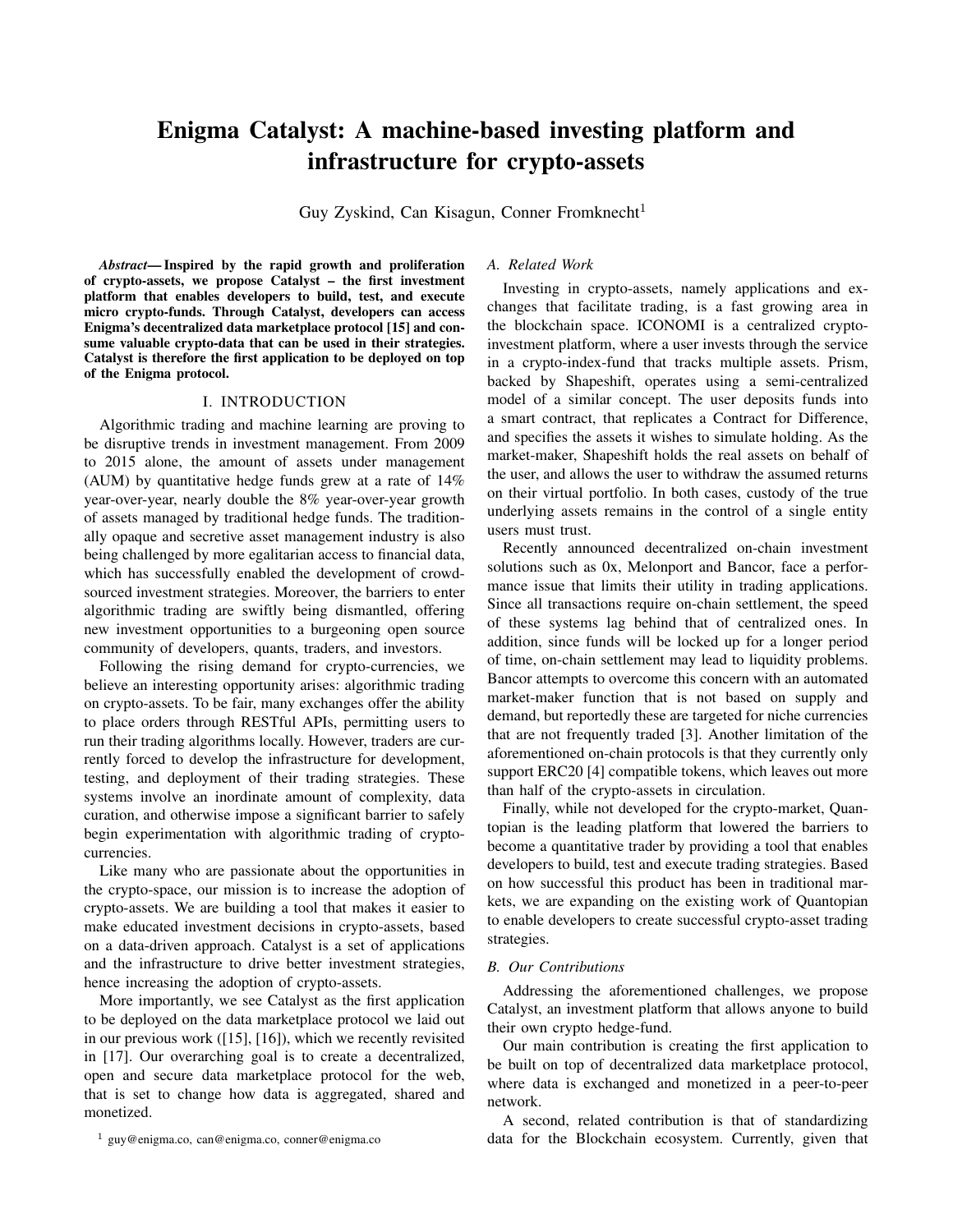the ecosystem surrounding crypto-markets is still in its early days, relevant data sources are scarce and fragmented. We attempt to improve upon the existing status quo by identifying several key data-sets that we intend to curate and make available to anyone using our platform. More importantly, given the open nature of the data marketplace protocol, we believe that the long-tail of data aggregated by the community will quickly surpass in size any central repository that exists today.

A third contribution relates to a proposed architecture for a decentralized crypto exchange that does not require a custodian. While not our primary focus, as we were developing Catalyst we noticed how unscalable, not to mention insecure, existing exchanges are. We therefore decided to propose a better infrastructure for the community, with the hope that this idea will lead to further research on the subject. Our proposed solution can operate as an extension to existing off-chain payment networks built on bidirectional payment channels and hashed timelock contracts (HTLCs), such as the Lightning or proposed Raiden network. This design allows users to make fast, cross-chain transfers while maintaining full custody of their assets.

Order books are maintained by a permissionless network of liquidity providers, each of which spans multiple, individual payment networks. To begin trading, users open payment channels with a chosen liquidity provider, in the currencies they wish to trade. Orders are then submitted to the liquidity provider that a trader chooses, and matched with an online counterparty. Finally, the assets are exchanged atomically by executing a single, cross-chain payment, routed through the liquidity provider.

Finally, Catalyst attempts to make algorithmic trading accessible for developers, by providing a complete toolchain that makes developing and testing trading strategies easy. Our toolchain will be open sourced and accessible both locally, or through a web IDE pre-loaded with all the dependencies. Aligned with our mission to increase adoption of cryptoassets, we will, over time, enable investors to pick winning strategies and invest in them. This marketplace of trading strategies will not only provide non-developers an interesting investment vehicle, but also allow the best quants to run their own micro hedge fund.

# II. TRADING PLATFORM AND APPLICATIONS

## *A. Overview*

The main goal of Catalyst is to serve as a one-stop shop for developers (or quantitative traders) who are interested in developing trading strategies that operate in the expanding domain of crypto-markets. Developers can utilize the myriad of data sources that will be made available through our platform, and will be served through Enigma's peer-to-peer data marketplace protocol, to build their models, back-test them according to historical data, as well as put their strategies to the test in a simulated or real trading environment. Over time, Catalyst will also serve investors without coding skills, creating *If This Then That (IFTTT)* for developing investment strategies.

Beyond making development of crypto-trading strategies easy, our goal is to create a marketplace for trading strategies that non-developers can invest in. In this way, developers are not required to personally obtain capital to fund their algorithms. Instead, they can focus on becoming the best algo-traders they can be, while earning management and performance fees from investors that choose to invest in their strategies.

With this, we hope to enable a new form of smart-investing – one that is based on the collective *wisdom of the quants* operating in our system. Similar models have been shown to be successful, but have never been made available to the public, nor have they focused on the emerging cryptocurrency markets, which we are focusing on [9].

# *B. One Stop Shop for Quants*

*1) Trading SDK:* Any developer will be able to use our free, open-source Python SDK-either locally or over a webbased IDE, to quickly design trading strategies and back-test them. Once a developer is satisfied with the results, she can move forward into a paper/live-trading environment, or open her trading strategy to outside investors that can fund it.

The back-testing engine is loosely based on Zipline [10], an open source back-testing engine written in Python. Zipline is already a powerful tool, but one that was made with traditional markets in mind and not crypto-markets. After deep consideration of the pros and cons of building our own engine from scratch, we have come to the conclusion that building on top of Zipline is the better approach, as it allows existing Zipline users (reported to include more than 100,000 developers [11]) to re-use their regular stockmarket strategies in our platform, with only minor changes. This approach also helps in establishing a single standardized ecosystem for quants.

We summarize the main features of our trading engine below. Those that are already present in Zipline are marked with a  $(*)$ :

- (\*) Pipeline API. The pipeline API encompasses all the developer needs in order to make trading decisions – before actually issuing trades to the market. It is designed to be a scalable way to dynamically select securities to trade, based on (potentially large) data-sets and computation criteria.
- (\*) Orders API. Orders are the canonical way to execute trades in the system. While some order-types are already present in Zipline (market, limit, stop, stoplimit), others like Kill-or-Fill are not. Furthermore, in Enigma Catalyst, open orders are not canceled at the end of the day. Orders remain open until they are filled, or until a user-defined time in the future.
- Events API. Zipline only supports scheduling callbacks that are time-based in nature (e.g., handle\_data is a callback function that is called once every minute). A more flexible approach is to schedule a callback based on an event. Through the  $schedule\_event(callback, event\_condition)$  function, we enable using a callback function assuming the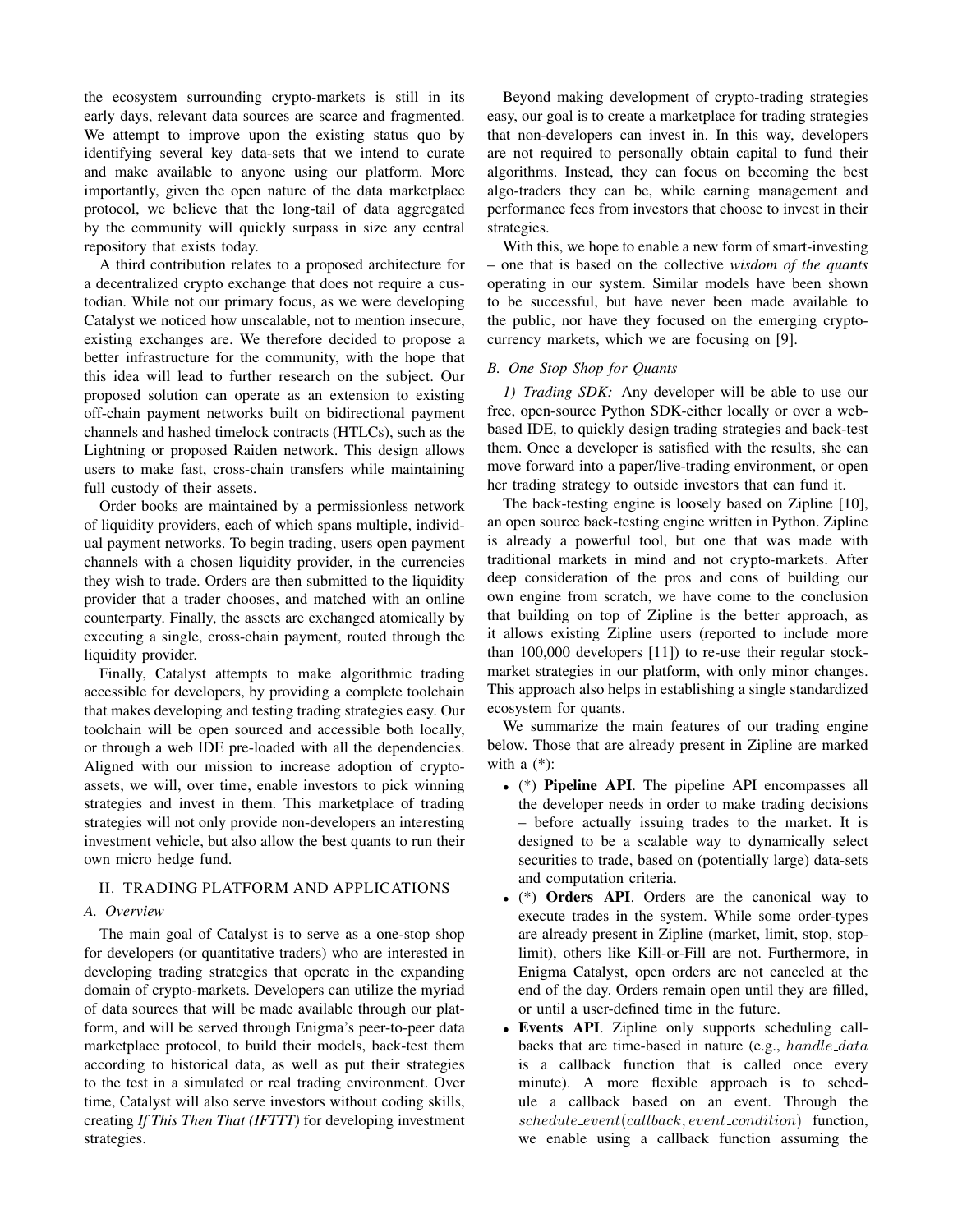event\_condition predicate returns true. This makes setting trading conditions easy and natural. For example:

```
from catalyst.data.sentiment
       import avg_news_articles, daily_news_articles
from catalyst.zipline.api import order, sid
from catalyst.events import schedule_event
def predicate():
       eth = sid('ETH")return daily_news_articles(eth) >
               avg_news_articles(eth) + 5
def cb():
       order(sid("ETH"), 1)
schedule_event(cb, predicate)
```
- Data sources. Alongside our SDK, developers will be able to access a large variety of data sources specifically around crypto-assets. These include price data, sentiment data, social networking data, and more. While we plan to curate the initial data sets, we expect most data will be generated by the community in return for incentives (this data will live in the Enigma data marketplace). This will be detailed below in section [II-](#page-2-0)[C.](#page-2-0)
- Market adaptations. As mentioned, Zipline was not designed with crypto-assets in mind. Our engine will embed considerations that are unique to the cryptoworld, such as: no market closing time, multiple exchanges, etc.
- Deployment API. After a developer has built and validated her strategy, she can use the Deployment API to connect her strategy with live/paper-trading engine. In the future, developers would also be able to submit their strategies (or orders), to be funded by external investors. Our SDK will have end-points to all common exchanges.

*2) Web IDE:* While developers are free to use our SDK locally, we will build a web-interface where they can quickly get up and running online, without installing any prerequisites. The IDE would be a modified Notebook interface, as this has become the de-facto instrument for doing dataanalysis and machine learning in Python. Developers will be able to further collaborate on their ideas, share their notebooks and discuss them in forums. Finally, there will be an option for developers to reference each other's work and create teams that work together on building these strategies as a single unit. These more advanced collaboration options will be developed in later phases of the product.

(\*) IFTTT for investment strategies. In order to further lower barriers to invest in and increase adoption of cryptoassets, we will offer tools that enables individuals with no coding experience to build, test and master algorithmic trading strategies. This interface would be similar to visual programming languages, like *Scratch* developed at MIT, and would provide full-functionality of the Trading SDK and connect to all existing data sources. The initial version of this tool will have enabled trading strategies based on market data (e.g., price and volume of different crypto-assets), external announcements and sentiment data (e.g., number of mentions of a crypto-asset in Twitter or a given subreddit). Similar development efforts, based on community interest, can be proposed and outsourced in exchange for certain incentives. These modules will need to be developed in a way that conforms with our specifications.

*3) Code Privacy:* Normally, when developers wish to make their strategies available for trading in our platform, these strategies need to be sent to our servers for execution. We are aware that some developers may find it difficult to trust Enigma with their strategies, given that this is their secret sauce. Although our terms and conditions would unequivocally guarantee that we keep these strategies a secret, developers have the option to run our execution engine locally.

In this setting, a developer can run the code locally in a server that only they have access to. Their algorithm would then make trading decisions, and these alone would be communicated to the Catalyst platform through an upstream API. Our platform will therefore only see the output of their strategies, which has to be the case anyway for building and communicating a track-record, without being able to discern the details of the algorithm that led to these trading decisions.

Moreover, our platform would only reveal to users the performance details of each strategy or developer, without releasing the actual underlying assets being traded.

# <span id="page-2-0"></span>*C. A Data Marketplace for Crypto*

Any data-driven system is only as strong as the input data it receives. Modern artificial intelligence relies on sifting through rich, large data sets for machine learning tasks. Our platform is no exception, and we expect that most of the utility in our platform will emerge from the data that we and the community creates. Given the current fragmented and insufficient level of easily accessible data sources around crypto-assets, we see this as an especially important and integral part of what our product will provide.

For this purpose, we are building Catalyst on top of the Enigma decentralized data marketplace protocol. This serves two goals – first, we are creating a standardized (and overtime – likely the largest) data repository for the blockchain ecosystem. Second, the data streamed from Catalyst to the Enigma protocol would help "jumpstart" it, creating a new way for applications to interact with data that is directly monetized.

To enable this, Catalyst will include a common interface to curate and consume data, which we plan to first use internally to curate the initial datasets. In the early days, data would be centrally stored, but after a development and testing period, the decentralized data marketplace would take over as the data repository that holds all of Catalyst's data.

Over-time, it is our hope that the long-tail of data-sets curated by the community would outpace our own ability to generate interesting data. Such a network effect would be highly beneficial to developers using our platform. It is worth mentioning that we will make an effort to maintain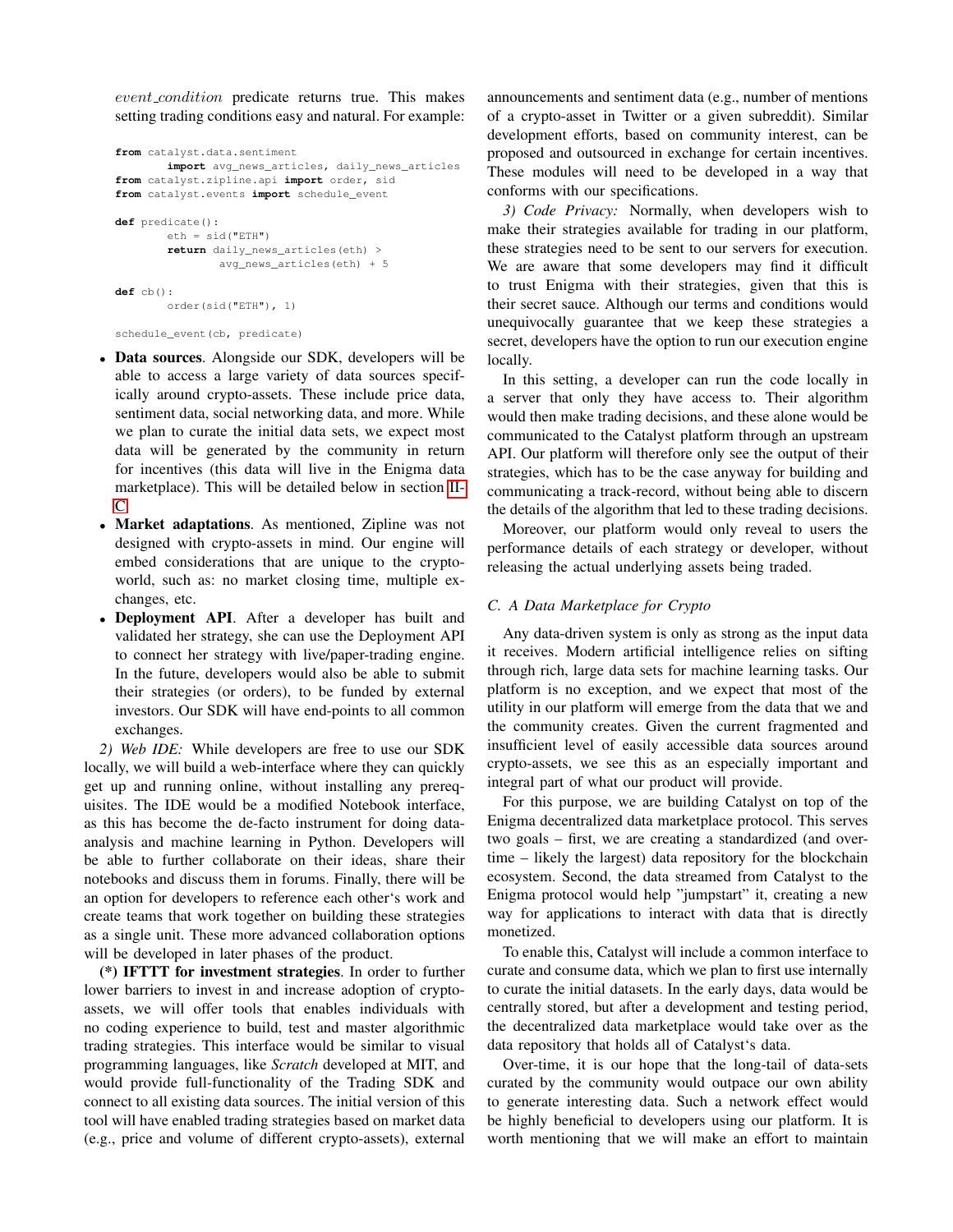compatibility with Zipline's data format, in order to make the user-experience seamless.

*1) Starter Pack:* To bootstrap our platform, Enigma will curate and release the first data-sets that developers can use. These will be made open and free to everyone. Below is a list including some of the data sets that we have currently identified:

(a) Market data. Comprised of two data sets –

- Historical time-series data set, mapping from  $(time, currency) \rightarrow (value, vol, high, low).$
- Most recent snapshot, mapping from  $(exchange, currency) \rightarrow (value, vol, high, low)$
- (b) ICO dataset
- (c) Sentiment data, for example:
	- Social networks (e.g., Twitter)
	- Key subreddits, crypto related forums (e.g., Bitcointalk)
	- Press

(d) Network data (e.g., Bitcoin and Ethereum blockchains)

We would actively engage with the community to find ways of distilling other types of data sources that are of interest. The curators section below describes one formal mechanism that will help us direct this effort in a constructive way.

*2) Curators:* Curators are a special type of stakeholders in our system (they are more aptly stakeholders of the Enigma protocol, rather than Catalyst). These are developers that instead of (or in addition to) building trading strategies, wish to strengthen the entire ecosystem by writing crawlers that curate data, in return for incentives. These crawlers will need to collect the data in a way that conforms with our specification, so they can be easily included in the platform for others to use. Incentivization would be directed by the market – those datasets that are accessed more frequently would result in more incentives than those that are not as popular. This mechanism ensures that low quality data (including spam) is not rewarded and therefore does not add unnecessary noise to developers. Discussion the protocol layer is beyond the scope of this paper, but more information can be found in [17].

# *D. Machine-based Investing*

From a developer's perspective, our platform will provide all the means necessary to do market research, back-testing and live-trading. As more developers build trading algorithms and predictive models on our system, the more utility we can provide to investors.

These investors may lack the time or skills to make informed trading decisions, and would prefer to delegate that process to more experienced traders. Social trading platforms (e.g., eToro [12]), where a less informed retail investor can copy the portfolio of a more successful trader, already exist. However, their utility is limited to [13] people make trading decisions primarily based on subjective psychological measures [14], whereas algorithms follow objective strategies and make data-driven decisions.

As such, we will enable in our platform the ability for developers to publish their strategies, potentially in a privacypreserving way as described above. This kind of marketplace can benefit both the investors, who now have access to algorithmic-trading, as well as the developers, who may lack the capital to personally fund their strategies. To the best of our knowledge, our platform will be the first to make *machine-based investing* accessible.

In the first iteration of the product, we will create a web-based leaderboard ranking of all strategies deployed by developers. These will include standard return and risk metrics, such as *ROI*, *Sharpe ratio*, *alpha* and *beta* and *max drawdown*. To prevent short-lived strategies from being overrepresented, we will favor strategies that have been robust in different market conditions and have built a longer track record over time. This leaderboard will make it easy for people to invest in the highest performing strategies. The quants behind these algorithms would be able to set the management and performance fees themselves, creating a truly open-market.

In a later revision, developers will be able to build a portfolio of strategies and execute them as one single unit. Investors can then invest directly in a developer (or a team of developers). This would create a platform of funds model, in which people can invest directly in funds that perform well, and not just in ad-hoc strategies. The expectation is that the market is ever-changing, and that over time strategies change and adapt. In the original model, users would need to keep track of the currently best-performing strategies themselves. In the later addition, users who prefer to delegate that kind of decision-making can instead fund their preferred developers directly.

## III. EXCHANGE ARCHITECTURE

In this section, we digress from Catalyst (the application) and Enigma (the data marketplace protcol) to propose an improved architecture for a decentralized exchange – an idea that we hope would become the de-facto standard for cryptotrading. While this is not our focus, we believe such an exchange would be required if crypto-assets are to become wildly adopted. We therefore decided to make our proposal public so the community could come together to make such an exchange a reality.

The core of the exchange architecture provides a method of performing cross-chain atomic swaps using hashed timelock contracts (HTLCs), operating under the direction of an algorithmic trade manager. This ensures that traders can maintain custody of their assets and privacy of their trading algorithms. In order to support low latency swaps, our design operates as a subgraph of existing payment networks comprising a hub-and-spoke topology. The hubs primary role is to provide liquidity, perform order matching, and payment routing. Similar to market makers in traditional exchanges, hubs or liquidity providers are rewarded for placing resting bids. In our network design each hub can be treated as an independent exchange. As traders open channels with multiple exchanges using state-channels, our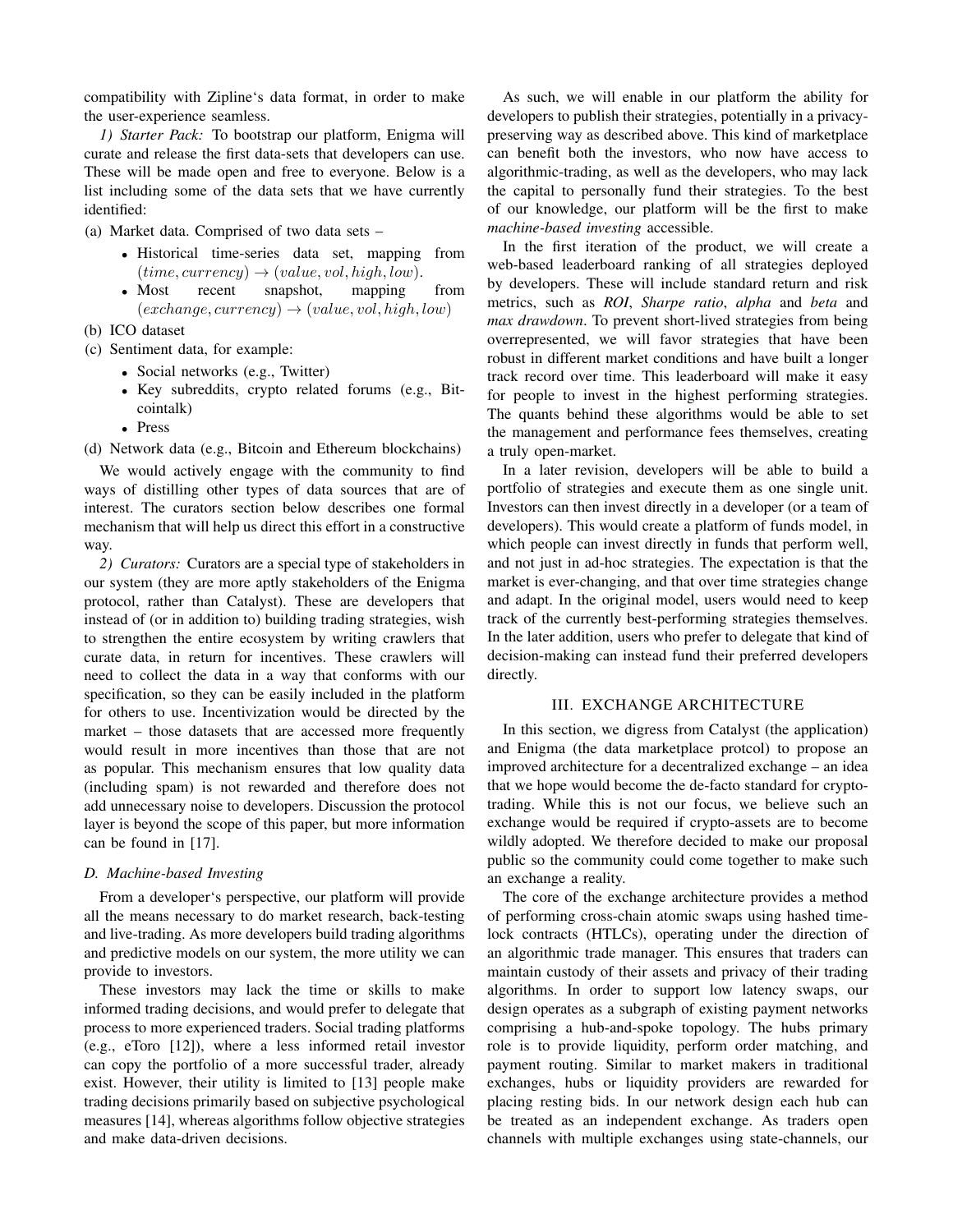design creates cross-exchange arbitrage opportunities, which positively impacts liquidity.

Performing these tasks without any assumptions regarding the networks structure would likely incur significant latency penalties, as intermediate hops may drop unexpectedly or require multiple attempts to ensure that each hop has the required liquidity.

## *A. Cross-Chain Atomic Swaps*

State channels are off-chain payment networks that route transactions through a network of bidirectional payment channels. The system uses hashed timelock contracts and economic incentives to ensure that defecting parties cannot steal funds from honest participants. This provides a powerful primitive for high-speed value transfer, without needing to trust the intermediaries. The protocol will employ state channels primarily to exchange assets, rebalance channels, and allocate liquidity. The approach of using state channels and a network topology that minimizes latency ensures that order books are current and trades are executed immediately. Lowlatency systems are broadly preferred by the participants of algorithmic trading, as it allows for market information to be disseminated efficiently, and acted upon.

As an exchange of crypto-assets, the protocol will need to directly support cross-chain atomic swaps of various cryptoassets. A swap is performed by making a circular state channel payment, such that the route performs a round trip between two counterparties. The route is special, in that it delivers payment to both the sender and receiver. Moreover, the currency transfered across various hops in the path will be non-uniform, allowing for two currencies to be transfered at once.

Algorithmic trading environments can be incredibly sensitive to latency, therefore, we choose not to support transfers over graphs of arbitrary structure. Instead, traders open payment channels directly with a particular liquidity provider, who is then responsible for matching orders and routing atomic swaps between counterparties. This provides more reliable latency and performance characteristics, which can be modeled and accounted for in our backtesting software. Having the liquidity provider route transfers also offers better counterparty anonymity, since traders can only learn the identity of adjacent nodes in the path, of which the liquidity provider is the sole intermediary. Note that though the exchange acts an intermediate hop in routing, the participants do not need to trust the exchange with their funds, thanks to how state channels function.

Remark. One of Catalyst's long-term goals is support live-trading of ICO tokens. These tokens are typically managed via an Ethereum smart contract, thus, our exchange protocol implementation plans to be fully-compatible with the proposed Raiden Network, which enables off-chain transfers of value between Ethereum smart contracts

## *B. Order Matching*

Liquidity providers each manage their own independent order books. Traders can submit orders to all liquidity providers with whom they have an open payment channel. Successful offers will be matched based on most attractive total fee of trading, which includes bid/ask quote and network fees.

Our protocol is designed in a way that it can support market orders, limit orders, stop-loss orders and fill-or-kill orders. Each order can be submitted as good-until-fail, or good-until. The first remains open until a user explicitly cancels the order, while the latter will be automatically canceled if it has not been fulfilled by the provided time. Good-until orders with a time commitment (resting orders), will be used to create liquidity in the system and will be rewarded in the Catalyst protocol.

### *C. Managing Liquidity*

In order to become a liquidity provider, a party must possess some amount of initial capital to facilitate transactions. Within the context of our proposed system, we begin by identifying two distinct classes of liquidity: *market liquidity* and *directional liquidity*.

*1) Market Liquidity:* Market liquidity is the amount of capital available to trade on the market, i.e. the depth of the order book. Though this form of liquidity is primarily facilitated by user participation and adoption, we note that fees and settlement latency also contribute to the effective market liquidity. The protocol works around the following three assumptions to ensure market liquidity: i) right incentive structure for market makers, ii) low settlement latency, and iii) low fees. Note that our network treats each liquidity provider as an independent exchange. As traders open channels with multiple exchanges using state-channels, our design creates cross-exchange arbitrage opportunities, positively impacting market liquidity.

The health of any trading platform requires market participants to place orders, which are either executed immediately, or queued as market liquidity [6]. Market liquidity is usually provided by *market makers*, who provide liquidity to impatient buyers and wait for the impatient seller to close their position. Market makers serve market orders and make money on the "bid-ask" spread. In traditional exchanges, market makers are rewarded by commissions and lower, possibly zero, fees.

Systems that exhibit high latencies during settlement, e.g. requiring block confirmations, reduce the velocity in which assets can be re-liquidated, as they are effectively locked until settlement is finalized. Latency of information and prices create risks for investors who want to place rest bids and provide liquidity to the market. The emergence of High Frequency Trading (HFT) has provided additional liquidity to traditional exchanges. HFT, which accounts for 70% of all electronic trades in the US has a predominantly passive behavior, which provides liquidity to the market through rest orders. According to Madhavan and Smidt, 80% of all HFT market maker behavior is passive [7].

Finally, imposing high fees on individual trades restricts the set of possible orders a trader can make without incurring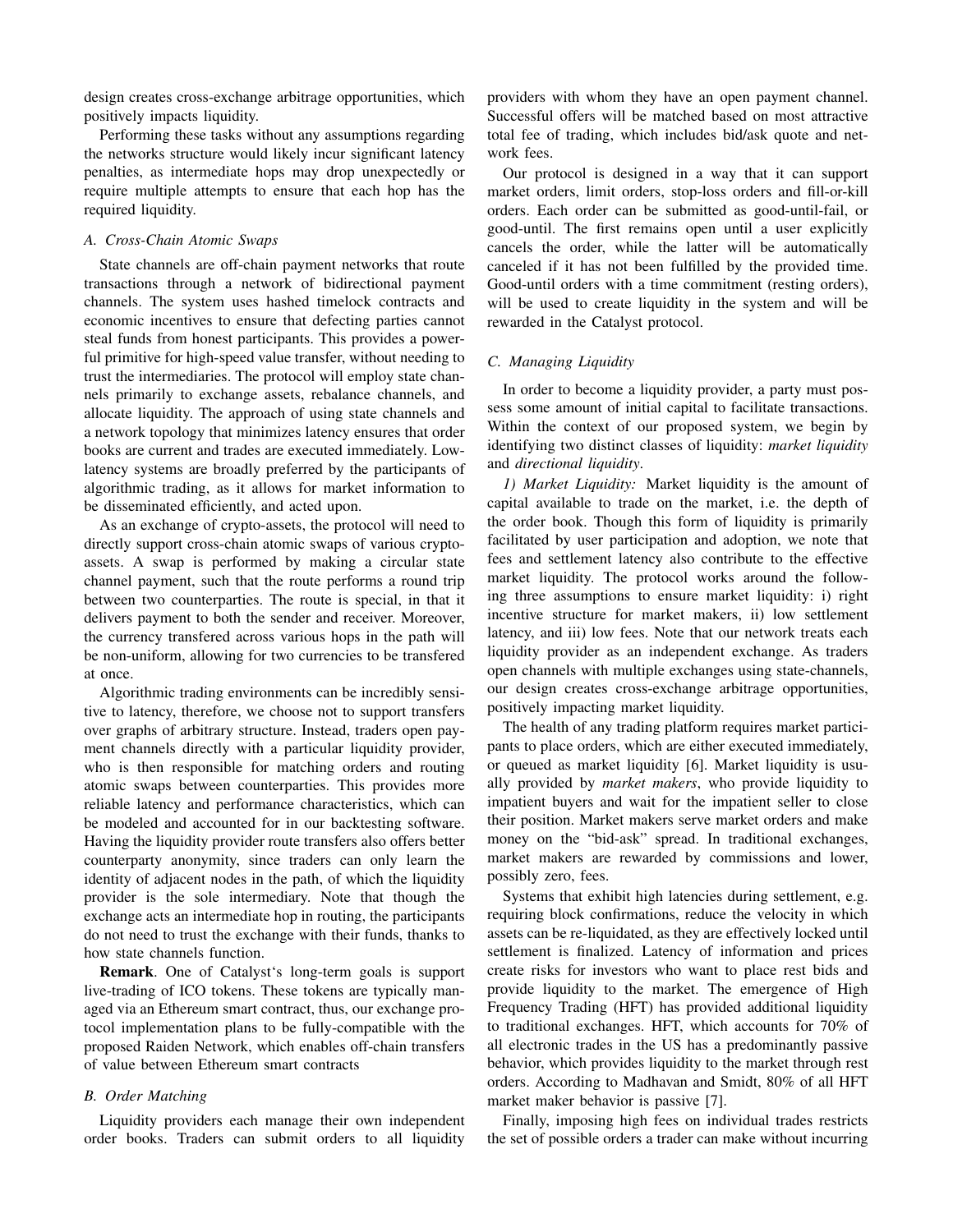

Fig. 1. Cross-Chain Atomic Swaps and Channel Rebalancing

a loss, and thus inhibits set of assets that can be traded at a particular time.

By utilizing off-chain payment networks, we greatly minimize the impact of fees and settlement latency on market liquidity. Projected transaction fees are likely to be many orders of magnitude less than the smallest denomination of any reasonably successful crypto-currency, and moreover, off-chain payments offer attractive settlement latencies on the order of milliseconds. These properties help ensure that the market liquidity is used to its full potential, which is simply not possible with decentralized protocols that require global consensus on each transfer. Furthermore, similar to the incentive structure of traditional exchanges, our protocol will provide favorable rewards to market makers who provide liquidity.

*2) Directional Liquidity:* Directional liquidity is the maximum amount of capital in a channel that can be transferred in a particular direction. The liquidity of the exchange is ultimately limited by how successfully individual channels can be made to hold the required directional liquidity, at the time a particular trade needs to be executed. Since individual trading algorithms may choose to swap modest quantities of their assets, possibly repeatedly, we are forced to consider how to rebalance these channels in real-time. Our solution uses state-channels payments to shift funds between the liquidity providers open channels; we define two categories of rebalancing, namely, passive rebalancing and active rebalancing, discussed below:

- Passive Rebalancing. Since the exchange and its clients are fully-compatible with other payment network wallets, passive rebalancing can occur naturally through the directional, edge-weighted fee structure of those networks. Transfers that cause a channel to become more imbalanced require more fees; by contrast, transfers that make the channel more balanced are cheaper. Assuming that a client has channels open with peers other than the exchange, other channel payments will make use of the cheaper route until the channel is more or less balanced.
- Active Rebalancing. The exchange makes a standard channel payment to itself, routed through the off-chain payment network, into a channel needing to be balanced or requiring more funds. This process can occur asynchronously in order to maintain the overall health of channel balances, or in response to an incoming order that needs to be filled. Note that active rebalancing only needs to occur in the critical path of the exchange if a counterpartys channel is imbalanced at the time of a trade. If rebalancing occurs in the critical path, this process can be composed into a single payment route that first rebalances the necessary channels, and then performs the atomic swap. Furthermore, this procedure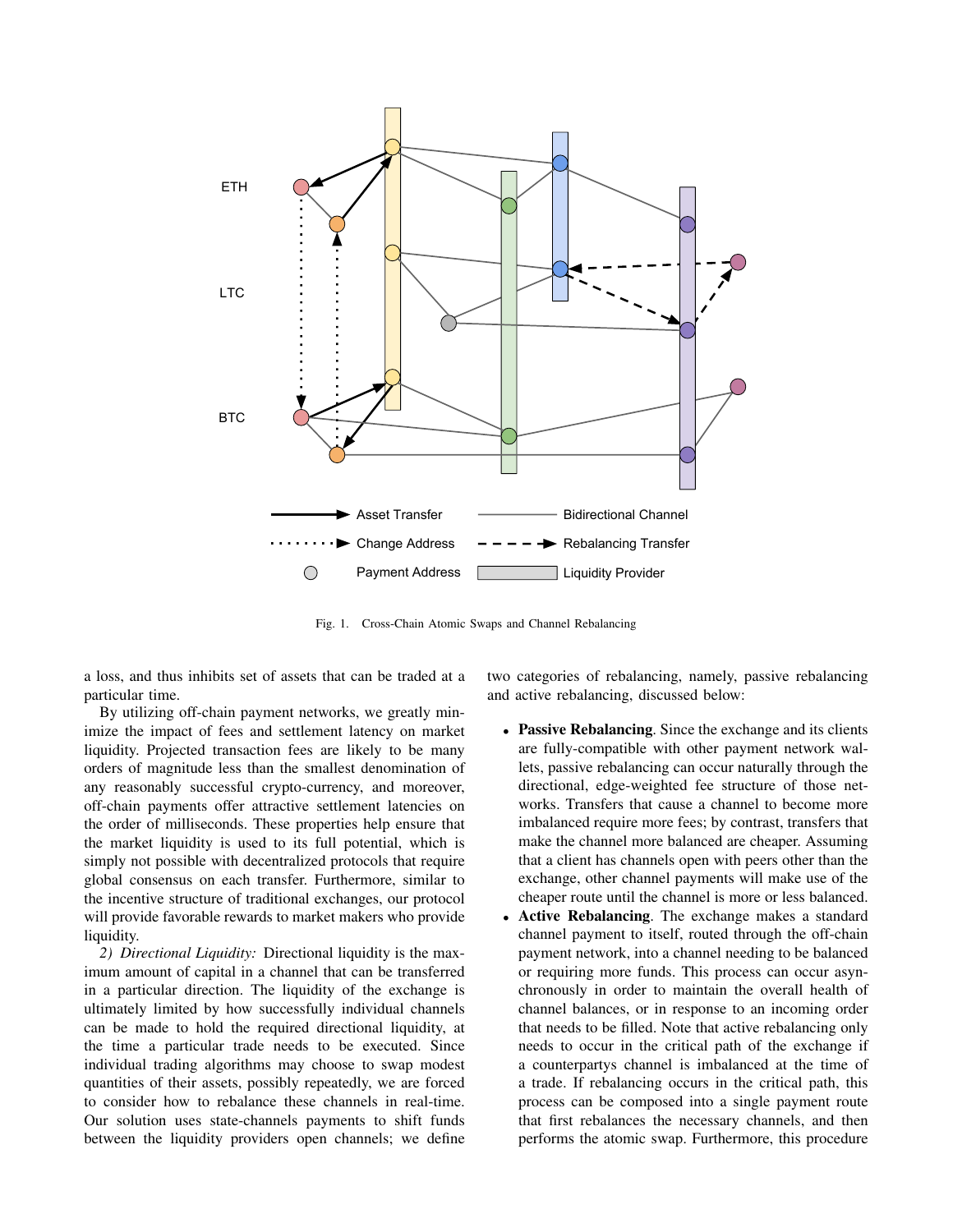can be applied iteratively to incrementally fill larger orders, and batched—potentially with other concurrent orders—to fill up the maximum path length of 20 hops; a single swap requires exactly four hops.

The possible design space for active rebalancing strategies is theoretically very large. One simple strategy would be to perform rebalances that maximize the total directional liquidity, ensuring that all of its channels are balanced or imbalanced by a similar proportion. However, this does not take into account the dynamic behavior of the system, and may require rebalances in the critical path to ensure that a particular channel has enough directional liquidity.

In order to perform active rebalancing in an efficient manner, we are inspired by the work of Lipton et. al. [2], which provides a simple but powerful stochastic model for predicting price movements in limit-order books. We propose the use of predictive rebalancing strategies in order to provide insight into how and when active rebalancing should occur. By predicting the changes in price, the liquidity provider is able to roughly predict the subsequent trades that will be executed, and allocate directional liquidity to the appropriate channels in advance. We leave it as an area of future work to develop more sophisticated models for price prediction in the order books for crypto-assets, which may leverage domainspecific information or other insight into crypto-markets.

*3) Reducing Initial Capital Requirements:* Our proposed rebalancing techniques allow an exchange to dynamically moderate relative amounts of directional liquidity. This enables the initial capital of the liquidity provider to be utilized more effectively in facilitating transfers. We can further reduce the required amount of initial capital by using unidirectionally-funded channels [8]. A unidirectionally-funded channel allows a single participant to non-interactively open a bidirectional payment channel with a counterparty. Thus, the liquidity provider is not necessarily forced to lock funds as users join the system. Furthermore, unidirectionally-funded channels allow for liquidity injections, in order to meet demand, or in response to evolving trading or network conditions.

Ultimately, this presents liquidity providers with a tunable trade-off between initial capital and the frequency of active rebalances. With appropriate rebalancing logic, the amount of initial capital can be greatly reduced, such that the majority of active rebalances can still occur asynchronously. However, if too little initial capital is provided, this would likely lead to a situation where an active rebalance is required for every transfer. This may or may not be an acceptable operating state, depending on the throughput facilitated by a particular liquidity provider. Its worth noting that increasing the frequency of active rebalancing also increases fees paid by the exchange. This is likely to be reflected in the exchange fees set by a particular liquidity provider, and incentivizes the installment of appropriate amounts of initial capital in the exchange, in order to remain competitive with other exchanges.

# *D. Counterparty Anonymity*

The protocol offers traders *honest counterparty anonymity*, which prevents anyone other than an honest exchange from learning the counterparty in a particular swap, including the trading parties themselves. This level of anonymity closely resembles that offered by traditional exchanges. This anonymity is contingent upon the exchange not providing evidence to implicate either party, however, we consider this to be a notable improvement over other decentralized exchange proposals, which offer no such anonymity guarantees.

In our protocol, liquidity providers are charged with the task of routing cross-chain swaps. Upon finding a match, the provider generates a payment path to facilitate the exchange. The Lightning network uses the Sphinx anonymous routing protocol to ensure that each hop in the path is only able to learn its immediate neighbors. Our proposed routing scheme ensures that the each hop surrounding a party is the exchange itself, thus the client is unable to deduce with whom they are exchanging. The only party that necessarily learns the identities of the counterparties is the exchange, which is already necessary to facilitate order matching.

# *E. MPC Payment Routing*

As off-chain payment networks grow in size, the resources required to route may become unmanageable for resourceconstrained devices, or even modest machines for that matter. More concretely, the size of the graph defining all open payment channels may prevent a client from computing a payment route locally. Just as the border gateway protocol (BGP) was the Internets solution to decentralized routing, off-chain payment networks will likely develop a similar routing layer to reduce client resource requirements during path construction.

It is widely known that BGP offers zero anonymity guarantees, and using it without modification would compromise the anonymity provided by the payment network. Fortunately, a recent proposal by Asharov et. al. [1] suggests tackling BGP routing using secure multi-party computation (sMPC, or colloquially, MPC), and details a privacypreserving method for computing BGP paths. BGP routing works by determining a path through a number of *autonomous systems*, which are registered to particular regions of the IP address space. Each autonomous system specifies a routing policy, that announces the other autonomous systems, and therefore address spaces, to which it is peered. Since the topology of the autonomous systems is mostly static, the authors translate this problem into an oblivious routing algorithm that operates on a graph of public topology. In concert with a number of other optimizations, the provided benchmarks show that the performance is better-thantolerable, particularly for privacy conscious applications.

In any such payment routing system, our proposed notion of liquidity providers would provide a logical analog to autonomous systems in BGP. By creating a network of interconnected liquidity providers, payments to users of other exchanges by knowing which liquidity providers they are serviced by. We argue that liquidity providers are suitable